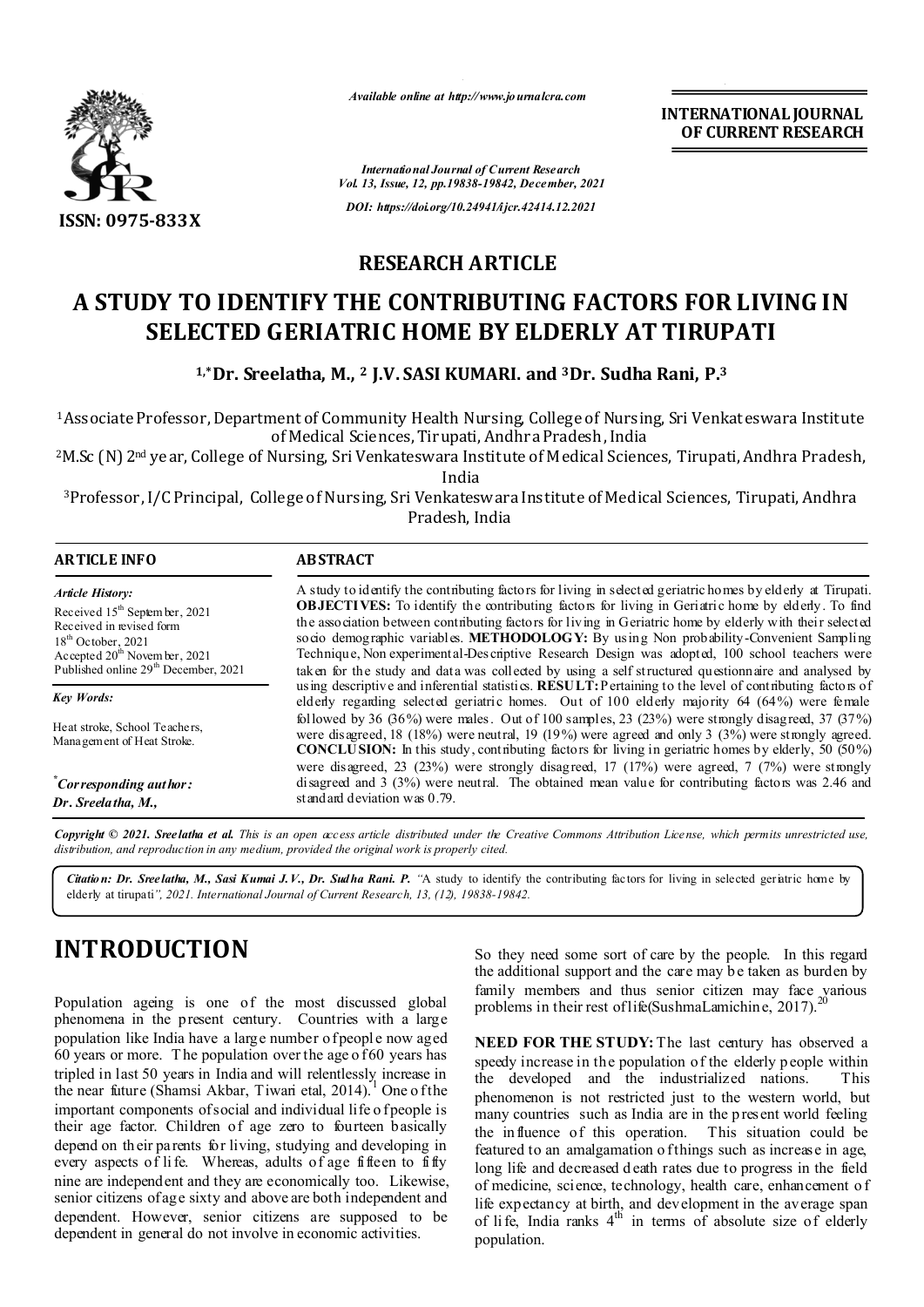The country is not effectively prepared to look after their special health needs and the transformation within the traditional value system. A sense is now develop among the younger production towards them is not as longing. India like many other developing countries in the world is witness the fast ageing of its population. Urbanization, modernization and globalization have led to transformation in the economic structure, the weakening down of societal norms, declining of social environment, the younger generation is insightful for new individuals including economic liberty and redefined social roles within, as well as outside the family. The transforming economic structure has declined the dependence of rural families on land which has developed the authority and control to create links between generations (Dubey, Basin, Gupta,  $2011$ ).<sup>9</sup>

## **METHODALOGY**

This chapter deals with the description of research method adopted by investigator. Methodology is the most important part of any research study, which enables the research to form a blue print for the study undertaken. Research methodology refers to the controlled investigations related to the ways of obtaining; organizing and analyzing data. Research methodology is the way to systematically solve the research problem. Methodology occupies a key position as far as research documentation is concerned. It may b e understood as a science o f studying how research is done.

It involves systematic procedure by which the researchers start from the initial identification of the problem to its final conclusion. The research methodology presents the research approach and the research design. The design of the study describes about the setting of the study, population, sample, sample size and sampling technique, criteria for sample selection, development and description of tool, content validity of the tool, reliability of the tool, pilot study, method of data collection, and methods of data analysis based on the objectives. This chapter describes the methodology related to " A study to identify the contributing factors for living in selected geriatric home by elderly at Tirupati."

**RESEARCH APPROACH:** Non experimental Approach.

#### **RESEARCH DESIGN: Descriptive Research Design**

**SETTING OF THE STUDY:** The present study conducted at **Mother Theresa Trust and old age home, Tirupathi, Chittoor District.**

**STUDY POPULATION:** The population for this study includes elderly people residing in Tirupati.

**SAMPLE & SAMPLE SIZE:**Sample is a set of population selected by the investigator to participate in a research project.

Sample size refers to the number of participants or observations included in a study. The sample comprises of **100 elderly.**

**SAMPLING TECHNIQUE:** In this study **Non probability-Convenient Sampling Technique** will be adopted to select the sample based on inclusive and exclusive criteria.

#### **CRITERIA FOR SAMPLE SELECTION**

It involves selecting cases that meet some predetermined criterion. It is based on inclusive criteria and exclusive criteria. Inclusive criteria are characteristics that the prospective subjects must have if they are to be included in the study. Exclusive criteria are those that disqualify prospective subjects from inclusion in the study.

### **Inclusion criteria**

#### **Elderly people who are**

- Willing to participate in this study.
- Aged between 60 84 years.
- Residing at Mother T heresa T rust and old age home.

### **Ex clusion criteria**

Elderly people who are

- Not present at the time of data collection.
- Aged less than 60 years and more than 84 years.
- Residing in other than Mother Theresa Trust and old age home.

### **VARIABLES**

Variables are qualitative properties or characteristics of the person, things or situation that change or vary. The variables included in this study are independent variables and dependent variables.

**Independent Variables:** It is a stimulus or activity that is manipulated or varied by the researcher to create the effect on the dependent variable. In this study independent variables include demographic variables such as age, gender, educational status, occupational status, marital status family income per month type o f diet, religion, duration of stay in old age home and able to do their own activities.

**Dependent Variable:** Dependent variable is the outcome or response due to the effect of the independent variable; which researcher wants to predict or explain. In this study the dependent variable includes contributing factors for living in selected geriatric homes by elderly.

### **DEVELOPMENT AND DECRIPTION OF THE TOOL**

The tool acts as an instrument to collect data from the respondent of the study (Polit and Beck, 2004) and at the same time it adds to the body of general knowledge in the discipline, that enables to collect the data or to answer the researcher question or to test hypothesis and evaluate outcome of particular collection. The researcher developed the tool based on the review of relevant literature, text books, journals, internet references. An interview schedule was used to collect the necessary data from the samples. The data was collected by using Likert scale. The tool consists of II sections.

#### **Section-I: Socio-demographic data**

It consists of various demographic variables such as age, gender, educational status, occupational status, marital status, family income per month, type of diet, religion, duration of stay in old age home and able to do their own activities.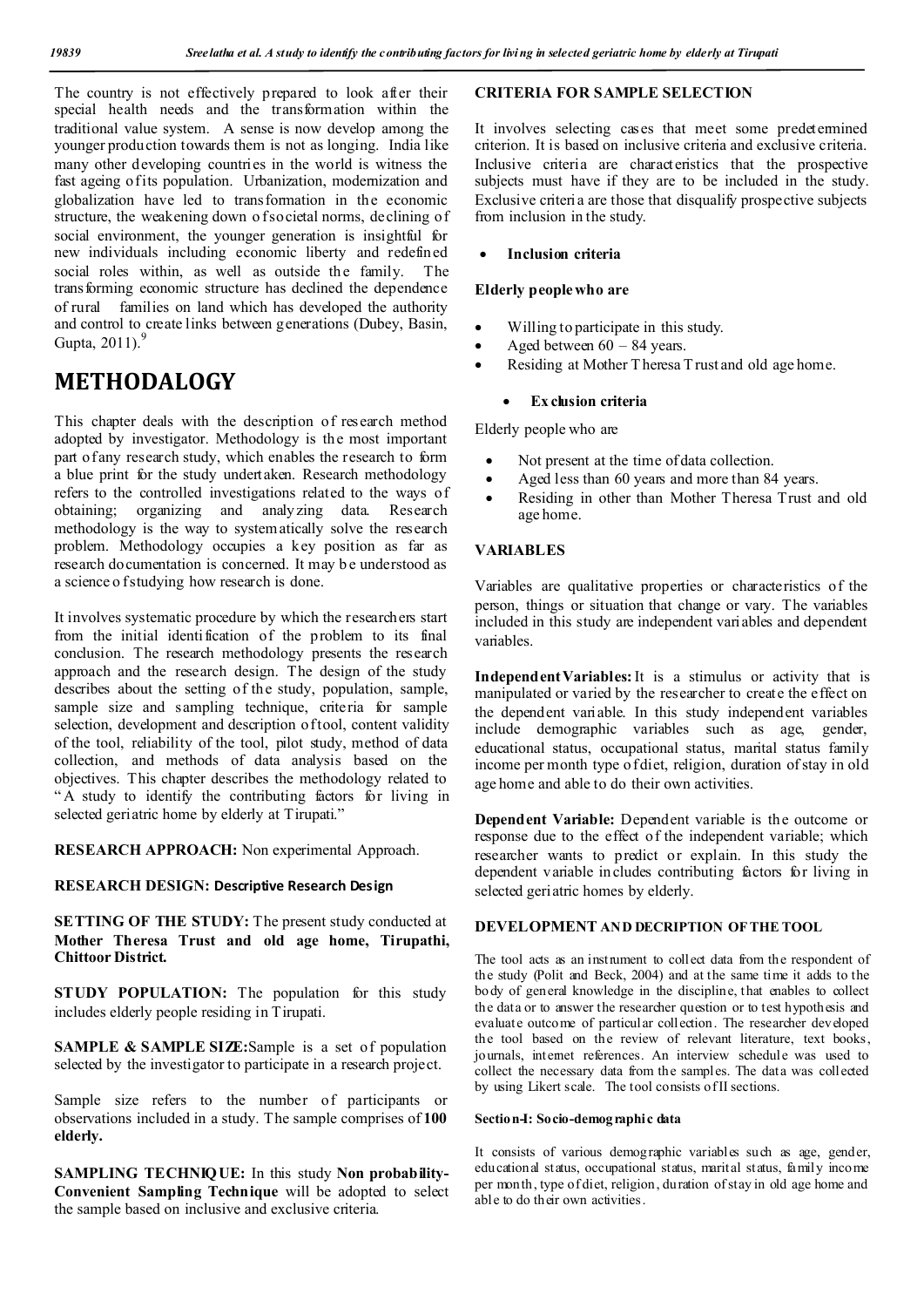#### **Section-II: Contributing factors for living in selected geriatric homes by elderly**

Likert scale consists of items to assess the contributing factors for living in selected geriatric homes by elderly. A total of 21 items were included in this check list. It consists of 5 point scale with Strongly disagree (1), disagree(2), Neutral (3), Agree (4) and Strongly agree (5). T he factors are divided into clusters as follows-

| Table 1. Distribution of items related to Contributing |  |  |  |  |  |
|--------------------------------------------------------|--|--|--|--|--|
| factors for living:                                    |  |  |  |  |  |

| S. No. | <b>CONTRIBUTING</b><br><b>FACTORS</b> | <b>OUESTION</b><br><b>NUMBERS</b> |
|--------|---------------------------------------|-----------------------------------|
|        | Behavioural factors                   | 1, 10, 11, 15, 16                 |
|        | Social factors                        | 5, 6, 7, 8, 17. 19                |
|        | Stress factors                        | 3,4,12,14,20                      |
|        | Health factors                        | 9.13.21                           |
|        | Income factors                        |                                   |

**VALIDITY OF THE TOOL:** Validity refers to the degree to which an instrument measures what it is intended to measure. When an instrument is valid, it truly reflects the concept, it is supposed to measure. The validity of the tool was established in consultation with 7 Nursing experts in the field of Community Health Nursing depart and two experts in Medical college. As per the suggestions of the experts, the investigator had made necessary modi fications in the tool with permission of the guide. The tool was developed in Telugu & English language and its appropriateness was obtained from Telugu & English literatures. Thus, the tool was put to the test in pilot study and main study.

**RELIABILITY OF THE TOOL:** The reliability of the measuring instrument is a major criterion for assessing the quality and adequacy. Reliability of the tool defined as the extent to which the instrument yields the same results in repeated measure. It concerns with stability, internal consistency and homogeneity. T he reliability was conducted in mother foundation trust; the tool was tested by using Cronbach's alpha reliability formula to assess the internal consistency. The obtained reliability score was  $r = 0.94$  which indicates the tool was reliable.

PILOT STUDY: The pilot study is a small version of trail runs done in preparation for major study. Prior formal permission was obtained from the authorities of T elugu Thalli old age home b efore conducting the pilot study, done for on e week from 22-03-2021 to 28 -03-2021 to find the feasibility of the study. The investigator explained the purpose of the study to the subjects prior to the study. The researcher introduced about the study to the elderly and established rapport with them. The tool was administered to 10% s amples that are not included in the main study. Demographic variables and contributing factors for living in geriatric homes by elderly was assessed by using Likert scale through interview schedule. Pilot study revealed that it was feasible, reliable and practicable to conduct the main study.

**METHOD OF DATA COLLECTION:** In order to collect the data formal written permission was obtained from the authority person of Mother Theresa Trust and old age home before conducting the study. T he data collection was done for a 30 minutes period of two weeks (05-04-2021 to 02-05-2021).

The investigator introduced herself to the respondents to ascertain their cooperation for the study. Later, the investigator collected data from the elderly after obtaining their consent. Data was collected from 100 elderly people who were residing at Mother T heresa T rust and old age home aged 60 – 84 years of age. Demographic data collected and interview schedule was adopted to assess the contributing factors for living in selected geriatric homes by elderly. Each subject interviewed and responses were noted in Likert scale. This process continued till 100 sample size is achieved. The investigator thanked the elderly people and authorities for their cooperation  $\&$  supports prior to the study and after the study.

**Table 2. The Schedule adopted for data collection procedure**

| Date           | Time            | Number of<br>samples per<br>week | Duration of data<br>collection |
|----------------|-----------------|----------------------------------|--------------------------------|
| $05/04/2021 -$ | $10am -$        | 25 sam ples/                     | 30 min/each                    |
| 10/04/2021     | 2pm             | week                             | sample                         |
| $12/04/2021 -$ | $10am -$        | 25 sam ples/                     | 30 min/each                    |
| 19/04/2021     | 2pm             | week                             | sample                         |
| $20/04/2021 -$ | $10am -$        | 25 sam ples/                     | 30 min/each                    |
| 26/04/2021     | 2pm             | week                             | sample                         |
| $27/04/2021 -$ | $10am -$        | 25 sam ples/                     | 30 min/each                    |
| 02/05/2021     | 2 <sub>pm</sub> | week                             | sample                         |

**PLAN OF DATA ANALYSIS:** The data was planned to analyze in view of the objectives of the study. It is a process of inspecting cleaning, transforming and modeling data with the goal of dis covering useful information. Informing conclusion and supporting decision making. In this study it was planned to analyze the data by using Descriptive and Inferential Statistics.

**Descriptive Statistics:** Descriptive Statistics deals with the enumeration, organization and graphical representation of data. Descriptive Statistics was used to analyze the Frequency and Percentage distribution of demographic data. Mean, median and standard deviation were used to calculate knowledge score.

**Inferential Statistics:** Inferential Statistics deals with populations and uses sample data to make an inference about the population or to test the hypothesis. Inferential Statistics are used to find the association. Chi-square was used to find the association between contributing factors for living in Geriatric home by Elderly with their selected socio demographic variables.

## **DISCUSSION**

### **Objectives**

- To identify the contributing factors for living in geriatric home by elderly.
- To find the association between contributing factors for living in geriatric homes by elderly with their selected socio demographic variables.

A total number of hundred elderly were selected using convenient sampling technique. Contributing factors for living in geriatric homes by elderly was assessed by using 5point Likert scale. The first objective of this study was to identify the contributing factors for living in geriatric home by elderly. Regarding contributing factors, out of 100 elderly 50 (50%) were disagreed 23 (23%) w ere strongly agreed 17 (17%) were agreed, 7 (7%) were strongly disagreed and 3 (3%) were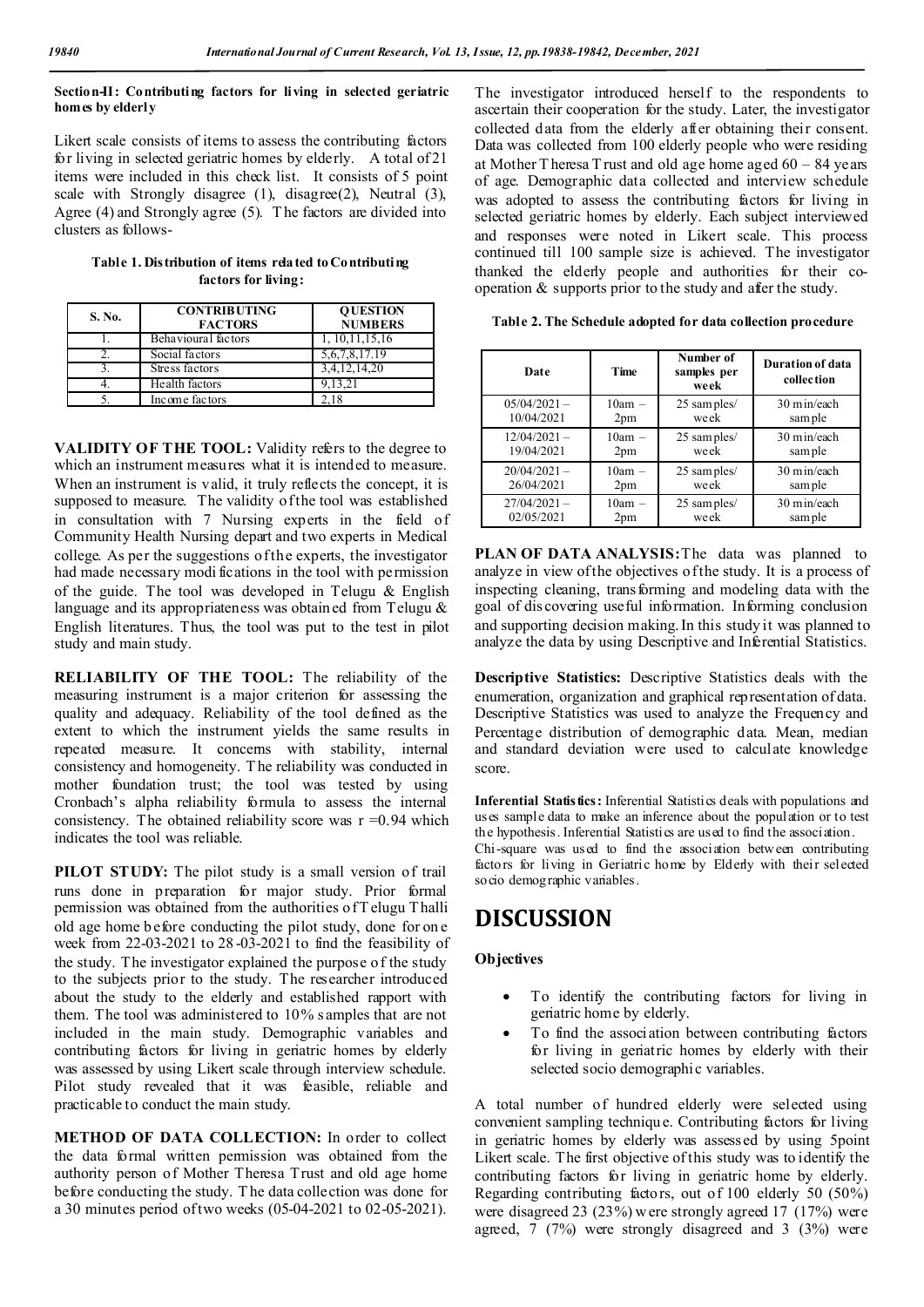neutral. The obtained m ean v alue for contributing factors was 2.46 and standard deviation was 0.79. Regard Q.no.10 i.e., (children do not want to keep elderly with them due to physiologically / physical illness) majority 69(69%) were agreed and only 24(24%) were disagree, about Q12 (To live independently or unable to tolerate interference of Family members), 55(55%) were agreed and 25 (25%) were disagreed, related to Q.15,(Negligence), most of them 64 (64%) were and only 29 (29%) were disagreed. Regard to Q.16 (Modern life styles), Majority 61(61%) were agreed, only 32 (32%) were disagreed, about Q.no21 (health issues),  $3/4^{th}$  sample i.e., 71 ( 71% ) were agreed and least 26 ( 26%). This objective is supported by previous cross sectional studies conducted by SHAMSI AKBAR et al. in 2014 at Lucknow, India. Study was carried for the purpose of reasons for living of elderly to in old age homes. 74 elderly residing in 14 different old age homes were chosen by this study. Study findings shown that misbehavior of son and daughter in law  $(29.8\%)$  was found to be most common reasons for residing in old age home.

The second objective of this study was to find the association between contributing factors for living in Geriatric homes by elderly with their selected socio demographic variables. T here was association between the selected socio demographic variables with behavioural factors for living in geriatric homes by elderly. Socio demographic variables such as educational states and occupational status had significant association at  $p<$ 0,01.level. There was association between selected socio demographic variables with social factors for living in geriatric homes by elderly. Socio demographic variables such as education status, occupational status and family income had significant association at  $p<0.01$  level. There was significant association between selected socio demographic v ariables with stress factors for living in geriatric homes by elderly. Socio demographical variables such as educational status, occupational status and family income had significant at  $p<0.01$  level and marital status had significant at  $p<0.05$  level. There was signi ficant association between selected socio demographic variables with health factors for living in geriatric homes by elderly. Socio demographical variables such as educational status, occupational status and religion has significant p<0.01 level. This was significant association between the selected socio demographic variables with income factors for living in geriatric homes by elderly. Socio demographic variables such as Gender, educational status, type of diet and Religion has significant at  $p<0.01$  level. The above objective is supported by a study conducted on factors for living in Geriatric home by Aruna Dubey etal.at Jammu in (2011). 30 samples of elderly women were selected by using purposive sampling technique. The data was collected by interviewing schedule. The results of the study revealed that most of the elderly felt the attitude of the younger generation is unsatisfactory. There was signi ficant association between reasons for living in old age homes with selected socio demographical variables like Age, Education, T ype of Family and number of family members.

## **IMPLICATIONS**

The implications drawn from the present study is of vital concern to health teams includes nursing practice, nursing education, nursing administration, nursing research and so on.

## **Nursing Practice:**

- In the community, small teaching sessions can be conducted regarding prevention of psychological and physical health problems.
- Counseling sessions are to be scheduled in the old age home on fixed days for elderly or senior citizens regarding prevention of psychological issues. Realize their responsibility in planning implementing health education and counseling sessions.
- The nurse acts as an organizer for conducting mass health awareness programmes and counseling sessions for elderly regarding prevention o f physical and psychological problems in order to improve their knowledge and healthy practices.

## **Nursing Education**

- The community health curriculum needs to be strengthened to enable nursing students in order to identify the contributing factors for living in geriatric homes by elderly.
- The community health nurse educators should plan and conduct in service and continuing education programme on contributing factors for living in geriatric homes by elderly.
- Community health nurses can develop educational material for teaching the geriatrics regarding prevention of psychological problems and to adopt healthy practices in their daily lives.

## **Nursing Administration**

- Conduct regular counseling teaching sessions on prevention o f psychological problems like d epression and anxiety in various geriatric homes in the community.
- Administration policies should allow for conducting training, workshop for nurses regarding identification of contributing factors for living in geriatric homes and prevention of psychological issues to apply knowledge, lifestyle changes into practice.
- Administration policies should allow for conducting routine medical checkups o f elderly by health officers in development of strategic plans towards practice healthy habits regarding prevention of psychosocial problems and identify the contributing factors for living in geriatric homes.

## **Nursing Research:**

- The nurses and nursing students should be encouraged to do research in the field o finterest like identify the reasons or contributing factors for living in geriatric homes by elderly and their psychosocial problems etc.
- Utilization of research findings in clinical practice has to be encouraged.

## **LIMITATIONS**

- Study is limited to elderly.
- Study is confined to Mother Theresa Trust and old age home.
- Study is limited to elderly with the age group of 60 84 years.